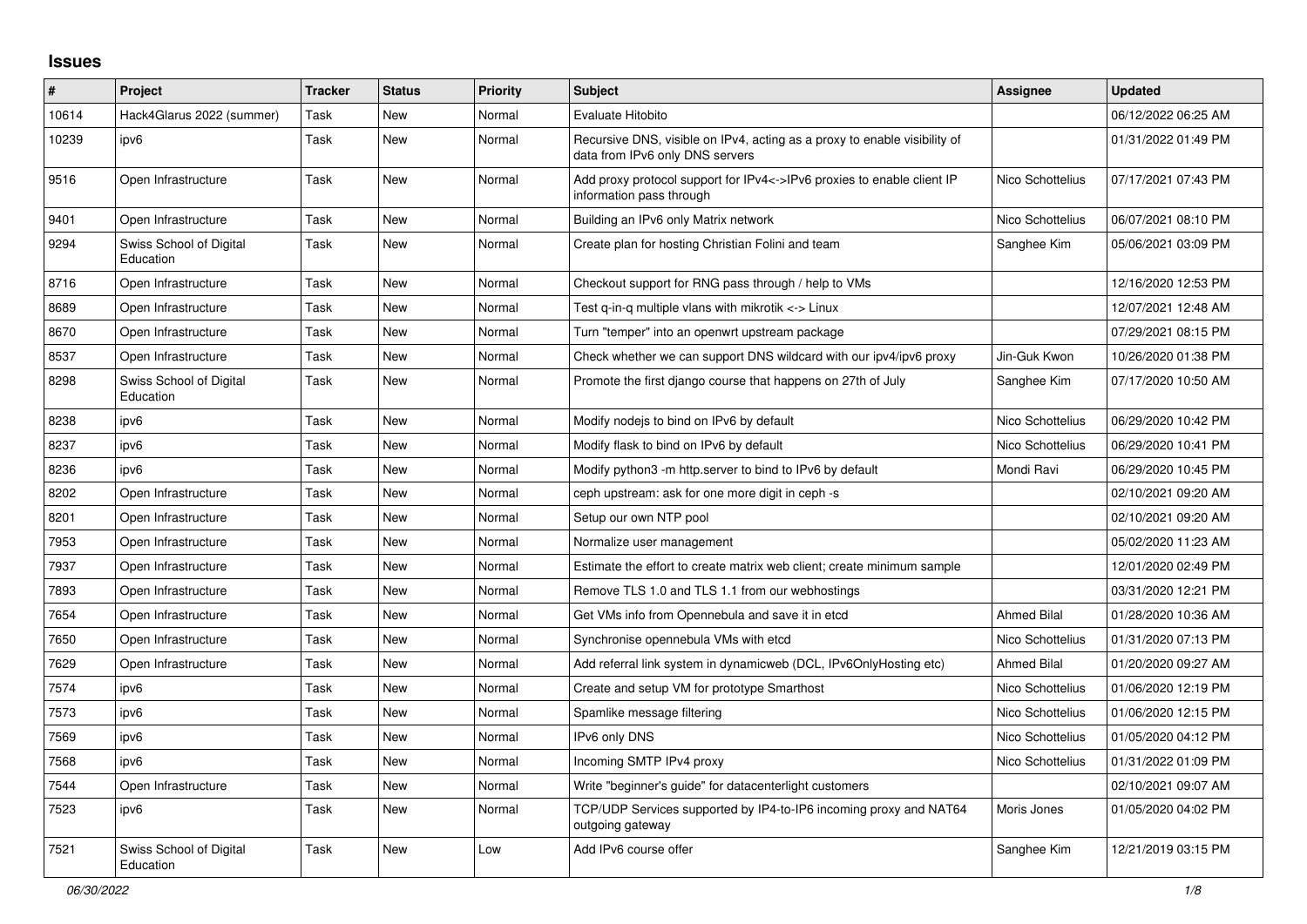| $\vert$ # | Project                 | <b>Tracker</b> | <b>Status</b> | <b>Priority</b> | Subject                                                                       | Assignee         | <b>Updated</b>      |
|-----------|-------------------------|----------------|---------------|-----------------|-------------------------------------------------------------------------------|------------------|---------------------|
| 7507      | Open Infrastructure     | Task           | New           | Low             | Monitor upstream releases / security advisories                               |                  | 12/19/2019 07:41 PM |
| 7504      | Open Infrastructure     | Task           | <b>New</b>    | Low             | Document OpenNebula image creation                                            |                  | 02/10/2021 09:10 AM |
| 7503      | Open Infrastructure     | Task           | New           | Normal          | Create script to create new / updated OpenBSD image for OpenNebula            |                  | 02/10/2021 09:11 AM |
| 7456      | Open Infrastructure     | Task           | New           | Normal          | Prototype support for IPv6 only mail servers                                  | Nico Schottelius | 12/10/2019 05:04 PM |
| 7403      | Open Infrastructure     | Task           | New           | Normal          | Create customer friendly guide for ucloud                                     |                  | 12/01/2020 02:43 PM |
| 7401      | Open Infrastructure     | Task           | New           | Normal          | Create ucloud package for python/alpine                                       |                  | 12/01/2020 02:43 PM |
| 7399      | hack4glarus-2019-winter | Task           | New           | Normal          | presentations hack4glarus 2019 winter                                         |                  | 12/01/2019 03:56 PM |
| 7398      | hack4glarus-2019-winter | Task           | New           | Normal          | Add more Search Engines to I CopyScan                                         | Martin Vögeli    | 12/01/2019 11:46 AM |
| 7397      | hack4glarus-2019-winter | Task           | New           | Normal          | Create a script to create a net-bootable alpine image                         |                  | 11/30/2019 11:29 PM |
| 7387      | hack4glarus-2019-winter | Task           | New           | Normal          | Create an iPXE binary WITHOUT ipv4 support (only IPv6)                        |                  | 11/30/2019 05:56 PM |
| 7385      | hack4glarus-2019-winter | Task           | New           | Normal          | Create a new service named "ipv6" that offers in ipv6 networkservices         |                  | 11/30/2019 02:03 PM |
| 7368      | hack4glarus-2019-winter | Task           | New           | Normal          | Setup an ARM64 virtualisation server with alpine                              |                  | 11/29/2019 11:58 AM |
| 7367      | hack4glarus-2019-winter | Task           | New           | Normal          | Setup ARM64 IPv6 only netbooting                                              |                  | 11/29/2019 11:57 AM |
| 7359      | hack4glarus-2019-winter | Task           | New           | Normal          | Define how to properly use docker in ipv6 only networks                       |                  | 11/29/2019 04:34 PM |
| 7358      | hack4glarus-2019-winter | Task           | New           | Normal          | Compare mastodon servers && create cdist manifest of the easier one           |                  | 11/29/2019 11:18 AM |
| 7356      | hack4glarus-2019-winter | Task           | New           | Normal          | Provide the most awesome self hosted apps                                     |                  | 11/29/2019 12:37 AM |
| 7354      | hack4glarus-2019-winter | Task           | New           | Normal          | Create a NAT4664 PoC                                                          |                  | 11/28/2019 10:56 PM |
| 7352      | hack4glarus-2019-winter | Task           | New           | Normal          | Find a way to update mikrotik routers in IPv6 only networks                   |                  | 11/28/2019 04:01 PM |
| 7350      | hack4glarus-2019-winter | Task           | New           | Normal          | Add automatic / scheduled configuration support to cdist                      |                  | 11/28/2019 03:41 PM |
| 7349      | hack4glarus-2019-winter | Task           | <b>New</b>    | Normal          | Create a wifi bridge from Diesbach to Luchsingen                              |                  | 11/28/2019 03:39 PM |
| 7348      | hack4glarus-2019-winter | Task           | New           | Normal          | Create a devuan ucloud image                                                  |                  | 11/28/2019 03:38 PM |
| 7347      | hack4glarus-2019-winter | Task           | New           | Normal          | Create an Alpine ucloud image                                                 |                  | 11/28/2019 03:38 PM |
| 7346      | hack4glarus-2019-winter | Task           | New           | Normal          | Create an OpenBSD ucloud image                                                |                  | 11/28/2019 03:37 PM |
| 7344      | hack4glarus-2019-winter | Task           | New           | Normal          | Create a matrix/mattermost bridge to chat.ungleich.ch and a cdist type for it |                  | 11/28/2019 03:36 PM |
| 7343      | hack4glarus-2019-winter | Task           | New           | Normal          | Create an automated routing daemon (IPv6)                                     |                  | 11/28/2019 01:51 PM |
| 7342      | hack4glarus-2019-winter | Task           | New           | Normal          | Create an RFC for adding DoT and DoH options to IPv6 router<br>advertisements |                  | 11/28/2019 01:45 PM |
| 7341      | hack4glarus-2019-winter | Task           | New           | Normal          | Port ucloud to OpenBSD                                                        |                  | 11/28/2019 01:45 PM |
| 7295      | Open Infrastructure     | Task           | New           | Normal          | Flow 10: as a sysadmin, I want to be able to see statistics                   |                  | 12/01/2020 02:43 PM |
| 7294      | Open Infrastructure     | Task           | New           | Normal          | Flow 9: as a user I want to have an overview of my spendings and bills        | Mondi Ravi       | 11/02/2019 12:59 AM |
| 7293      | Open Infrastructure     | Task           | New           | Normal          | Flow 8: As a user I want to be able to order a new network and use it         |                  | 12/01/2020 02:43 PM |
| 7292      | Open Infrastructure     | Task           | New           | Normal          | Flow 7: as a sysadmin I want to be able to migrate VMs                        |                  | 12/01/2020 02:43 PM |
| 7291      | Open Infrastructure     | Task           | New           | Normal          | Flow 6: as a sysadmin I want to know / install all requirements               | Nico Schottelius | 11/02/2019 12:53 AM |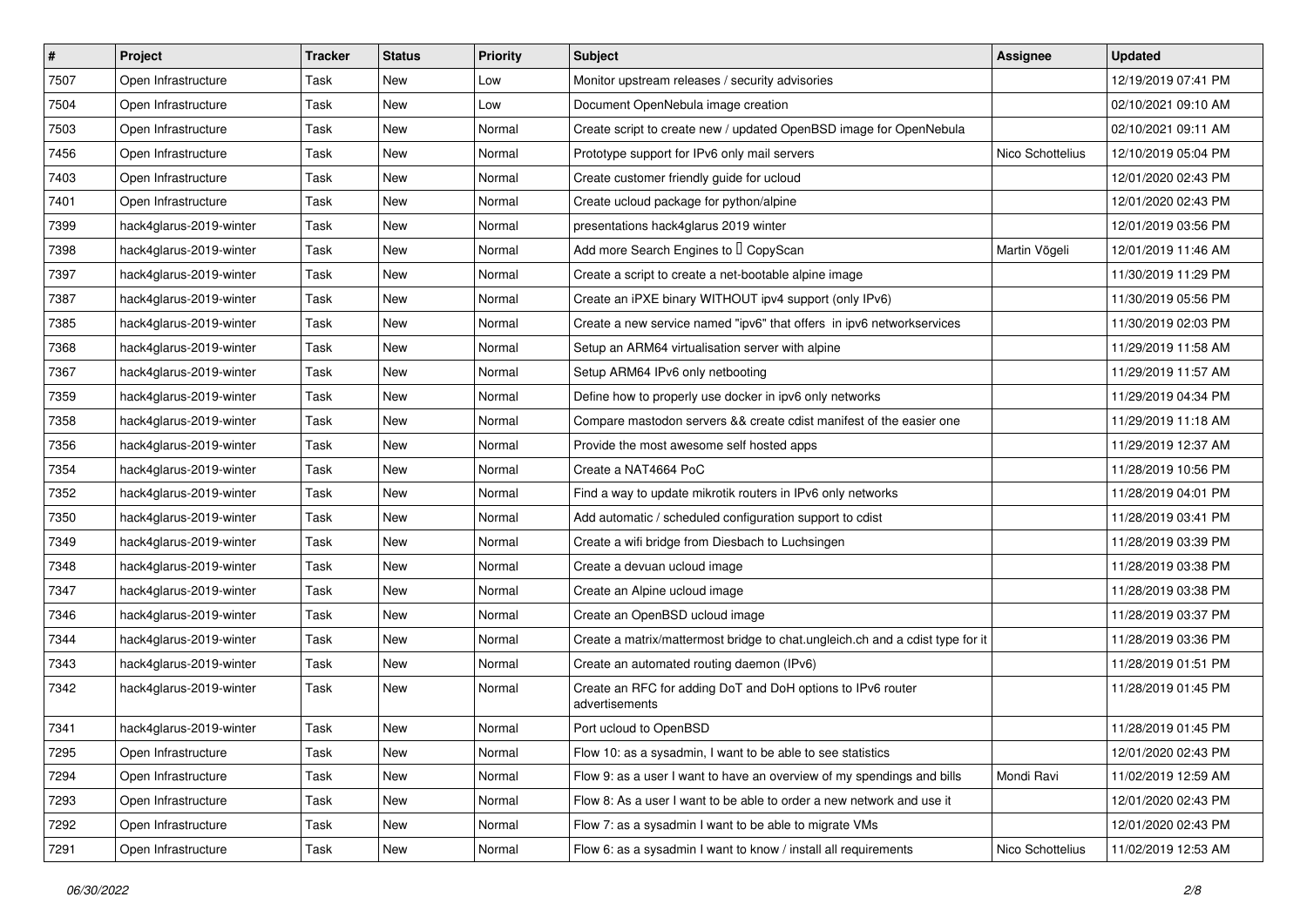| $\vert$ # | Project                              | <b>Tracker</b> | <b>Status</b> | <b>Priority</b> | Subject                                                                                          | <b>Assignee</b>  | <b>Updated</b>      |
|-----------|--------------------------------------|----------------|---------------|-----------------|--------------------------------------------------------------------------------------------------|------------------|---------------------|
| 7290      | Open Infrastructure                  | Task           | New           | Normal          | Flow 5: as a user I want to map an IPv4 address to another VM                                    |                  | 12/01/2020 02:43 PM |
| 7289      | Open Infrastructure                  | Task           | New           | Normal          | Flow 4: As a user I want to have a dualstack reachable VM                                        |                  | 12/01/2020 02:43 PM |
| 7288      | Open Infrastructure                  | Task           | New           | Normal          | Flow 3: As a user I want to order a VM with my own OS (IPv6 only)                                |                  | 12/01/2020 02:43 PM |
| 7287      | Open Infrastructure                  | Task           | New           | Normal          | Flow 2: As a user I want to order an IPv6 only VM (via cli) (existing OS)                        |                  | 12/01/2020 02:43 PM |
| 7229      | Open Infrastructure                  | Task           | New           | Normal          | Make letsencrypt nginx cert to work on alpine                                                    |                  | 10/14/2019 12:23 PM |
| 7186      | Open Infrastructure                  | Task           | New           | Normal          | Add support for general VPN including IPv4                                                       | Sanghee Kim      | 01/13/2020 06:37 PM |
| 7117      | Open Infrastructure                  | Task           | New           | Normal          | Make ungleich-otp better usable for the public                                                   | Nico Schottelius | 09/05/2019 01:55 PM |
| 7089      | Open Infrastructure                  | Task           | New           | Normal          | [dynamicweb] Implement 2FA in dynamicweb with ungleich-otp                                       | Mondi Ravi       | 08/26/2019 01:59 PM |
| 7087      | Open Infrastructure                  | Task           | New           | Normal          | [dynamicweb] Remove password in email and replace it with a link to set it<br>via dashboard      |                  | 08/26/2019 01:57 PM |
| 7086      | Open Infrastructure                  | Task           | New           | Normal          | [dynamicweb]Expose password reset option in the user dashboard                                   | Sanghee Kim      | 08/26/2019 02:29 PM |
| 7053      | Open Infrastructure                  | Task           | New           | Normal          | Make nodejs/npm work on IPv6 only hosts                                                          |                  | 08/16/2019 10:52 AM |
| 7044      | Open Infrastructure                  | Task           | <b>New</b>    | Normal          | Document IPv6 only NAT64 enabled client network issues                                           | Nico Schottelius | 08/13/2019 10:47 AM |
| 7033      | Open Infrastructure                  | Task           | New           | Normal          | [dynamicweb] Payment fails without a proper message                                              |                  | 08/07/2019 06:20 PM |
| 7023      | Swiss School of Digital<br>Education | Task           | New           | Normal          | Create logo and register brand in Switzerland                                                    | Sanghee Kim      | 08/01/2019 10:48 PM |
| 6996      | Open Infrastructure                  | Task           | New           | Normal          | ucloud-pay v2: add support for retrieving payments from ZKB                                      |                  | 07/24/2019 05:40 PM |
| 6995      | Open Infrastructure                  | Task           | New           | Normal          | ucloud-pay v1: Implement payment support into ucloud                                             |                  | 07/24/2019 05:39 PM |
| 6981      | queue                                | Task           | New           | Normal          | Add encryption/signing of messages into RT (support.ungleich.ch)                                 |                  | 07/18/2019 11:13 AM |
| 6980      | Open Infrastructure                  | Task           | New           | Normal          | Research and publish how we deal / have to deal with court orders and<br>foreign authorities     | Sanghee Kim      | 07/19/2019 12:12 PM |
| 6919      | Open Infrastructure                  | Task           | New           | Normal          | Define incident / downtime notification channels and reaction times                              | Nico Schottelius | 07/02/2019 07:18 PM |
| 6811      | queue                                | Task           | New           | Normal          | Create a new easy to use cloud / vmm manager [project name: Kraut<br>cloud, crown cloud, ucloud] |                  | 06/09/2019 02:28 AM |
| 6810      | queue                                | Task           | <b>New</b>    | Normal          | Add a wireguard prometheus exporter to our infrastructure                                        |                  | 07/17/2019 07:06 PM |
| 6780      | Open Infrastructure                  | Task           | New           | Normal          | Create an RFC for ungleich-otp                                                                   | Mondi Ravi       | 06/08/2019 05:07 PM |
| 6762      | Open Infrastructure                  | Task           | New           | High            | Allow IPv6 only hosts to properly send emails to IPv4 only hosts                                 | Nico Schottelius | 06/03/2019 04:18 PM |
| 6727      | Open Infrastructure                  | Task           | New           | Normal          | Create a terraform provider                                                                      |                  | 05/23/2019 04:12 PM |
| 6720      | Open Infrastructure                  | Task           | New           | Normal          | Create a proxy to reduce latency of package downloads                                            |                  | 05/22/2019 04:22 PM |
| 6712      | Open Infrastructure                  | Task           | New           | Normal          | Rework public key management on the DCL website                                                  |                  | 05/20/2019 09:27 PM |
| 6708      | Open Infrastructure                  | Task           | <b>New</b>    | Normal          | Create infrastructure usable for IPv6 workshops                                                  | Nico Schottelius | 05/19/2019 07:34 PM |
| 6696      | Open Infrastructure                  | Task           | New           | Normal          | Update documentation / instructions on how to login to a new VM                                  | Nico Schottelius | 05/17/2019 11:03 AM |
| 6685      | queue                                | Task           | New           | Normal          | Implement game challenges 1-6                                                                    |                  | 06/23/2019 07:02 PM |
| 6679      | queue                                | Task           | New           | Normal          | Create ungleich game, a flask based game to show system engineering<br>skills                    |                  | 11/06/2019 11:54 AM |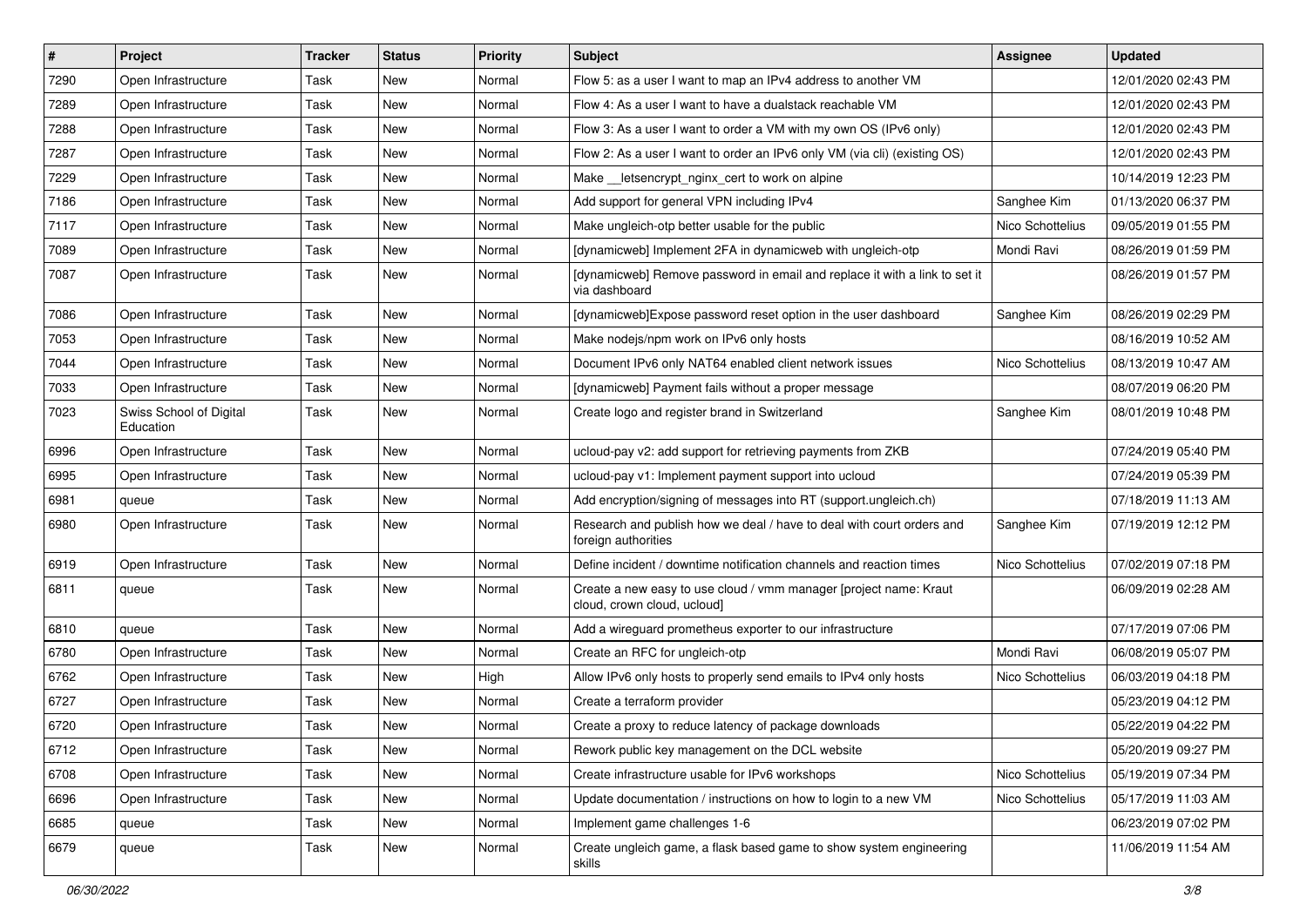| #    | <b>Project</b>      | Tracker | <b>Status</b> | <b>Priority</b> | Subject                                                                                        | <b>Assignee</b>       | <b>Updated</b>      |
|------|---------------------|---------|---------------|-----------------|------------------------------------------------------------------------------------------------|-----------------------|---------------------|
| 6519 | queue               | Task    | New           | Urgent          | Stabilisation spring 2019                                                                      |                       | 06/26/2019 12:07 PM |
| 6468 | Open Infrastructure | Task    | New           | Normal          | When creating an account: Explain to the user that they get an activation<br>mail              | William<br>Colmenares | 06/25/2019 05:31 PM |
| 6467 | Open Infrastructure | Task    | New           | Low             | Add 2FA as an optional login security measurement                                              | William<br>Colmenares | 03/19/2019 01:42 PM |
| 6466 | Open Infrastructure | Task    | New           | Normal          | Fix the link in the password reset E-Mail [dynamicweb]                                         | William<br>Colmenares | 06/26/2019 04:28 PM |
| 6452 | queue               | Task    | New           | Normal          | Create a new diango micro service: IPv6 wishlist                                               |                       | 07/21/2019 08:43 PM |
| 6437 | Open Infrastructure | Task    | New           | Normal          | build opennebula ARM64 Packages                                                                |                       | 05/01/2019 11:33 AM |
| 6414 | Open Infrastructure | Task    | <b>New</b>    | Normal          | Expose the console of the VM to the users (noVNC or spice)                                     | Mondi Ravi            | 06/25/2019 06:49 PM |
| 6406 | Open Infrastructure | Task    | New           | Normal          | Document our LDAP setup and make it publicly available                                         | Nico Schottelius      | 01/19/2021 12:48 PM |
| 6405 | ipv6                | Task    | <b>New</b>    | Normal          | Create a new IPv6 game (working title: IPv6 treasure hunt)                                     | Nico Schottelius      | 05/01/2019 11:38 PM |
| 6395 | Open Infrastructure | Task    | New           | Normal          | Add a FreeBSD NOINET image for ipv6onlyhosting.com                                             |                       | 05/01/2019 10:59 AM |
| 6326 | Open Infrastructure | Task    | New           | Normal          | [user request] Support SEPA payments for VMs/Storage                                           | Amal Elshihaby        | 08/09/2021 03:22 PM |
| 6262 | Open Infrastructure | Task    | New           | Normal          | [user request] Warn users what happens on VM delete / make it more clear<br>to users           | Mondi Ravi            | 12/29/2018 12:53 PM |
| 6211 | queue               | Task    | New           | Normal          | Change nftrules on routers to DROP by default                                                  |                       | 06/28/2019 12:21 PM |
| 6068 | queue               | Task    | <b>New</b>    | Normal          | Move redash (lorawan.ungleich.ch) to a new IPv6 only VM in place6                              |                       | 06/23/2019 06:53 PM |
| 6049 | Open Infrastructure | Task    | New           | Normal          | Publish / document our Kubernetes / IPv6 experiences                                           | Nico Schottelius      | 11/11/2018 09:13 PM |
| 5929 | Open Infrastructure | Task    | <b>New</b>    | Normal          | Add public kubernetes support                                                                  | Nico Schottelius      | 11/01/2018 04:29 PM |
| 5928 | Open Infrastructure | Task    | New           | Normal          | Introduce API support for VM handling: create and delete operation (and<br>maybe image upload) | Nico Schottelius      | 11/01/2018 04:28 PM |
| 5808 | queue               | Task    | New           | Normal          | Provide 2 ntp servers: one in place5, one in place6 and join the ntp pool                      |                       | 06/23/2019 06:55 PM |
| 5789 | queue               | Task    | New           | Normal          | Some issues to be cleared about userservice                                                    |                       | 06/23/2019 06:55 PM |
| 5753 | Open Infrastructure | Task    | New           | Normal          | Create Linux beginners guide                                                                   |                       | 05/01/2019 11:32 AM |
| 5695 | queue               | Task    | New           | Normal          | Create micro service that broadcasts events from opennebula on our<br>message bus              |                       | 06/23/2019 06:57 PM |
| 5436 | queue               | Task    | New           | Normal          | Figure out what the fortinet device is for and checkout if we have a use for                   |                       | 06/24/2019 12:27 PM |
| 9624 | Open Infrastructure | Task    | Seen          | Normal          | [user request] Add support for email hosting                                                   | Nico Schottelius      | 08/09/2021 03:23 PM |
| 8651 | Open Infrastructure | Task    | Seen          | Normal          | Implement floating IPs                                                                         | Jin-Guk Kwon          | 11/28/2020 08:33 PM |
| 8176 | Open Infrastructure | Task    | Seen          | Normal          | Verify/update our HSTS, SPF and starttls settings                                              | Nico Schottelius      | 06/16/2020 02:52 PM |
| 7757 | Open Infrastructure | Task    | Seen          | Normal          | opennebula incorrectly re-uses vncs ports                                                      | Nico Schottelius      | 02/19/2020 02:28 PM |
| 7689 | Open Infrastructure | Task    | Seen          | Normal          | Update certbot on several VMs                                                                  | Nico Schottelius      | 01/19/2021 12:48 PM |
| 7601 | Open Infrastructure | Task    | Seen          | Normal          | Setup an SSH jump host                                                                         |                       | 02/10/2021 09:04 AM |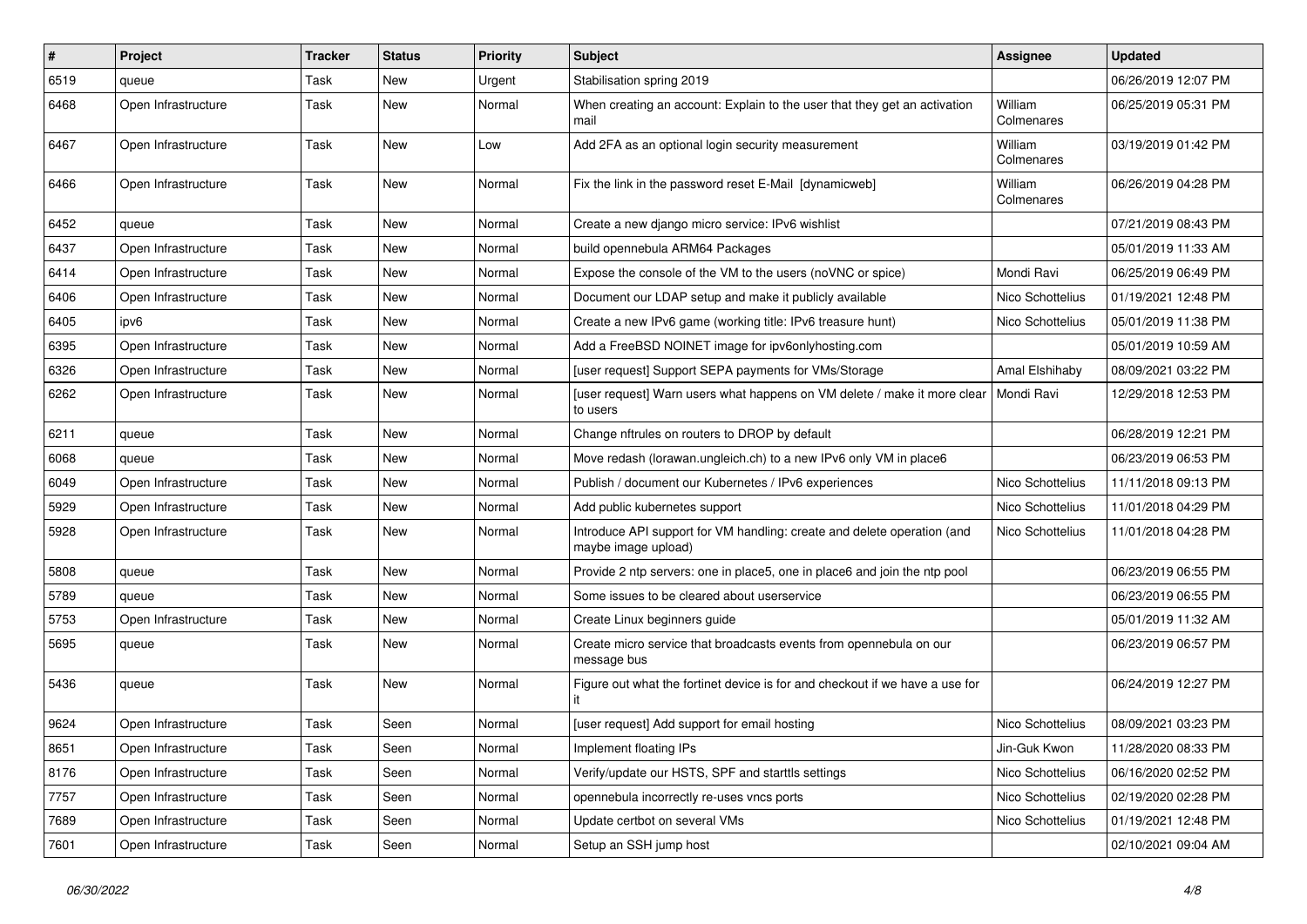| $\sharp$ | Project                              | <b>Tracker</b> | <b>Status</b> | <b>Priority</b> | <b>Subject</b>                                                                    | <b>Assignee</b>  | <b>Updated</b>      |
|----------|--------------------------------------|----------------|---------------|-----------------|-----------------------------------------------------------------------------------|------------------|---------------------|
| 7570     | ipv6                                 | Task           | Seen          | Normal          | Add more questions and answers to official FAQ                                    | Sanghee Kim      | 01/08/2020 11:29 AM |
| 7249     | Open Infrastructure                  | Task           | Seen          | Normal          | Merge ucloud components into one repository                                       | Nico Schottelius | 10/25/2019 12:50 PM |
| 7190     | Open Infrastructure                  | Task           | Seen          | Normal          | Add mdadm monitoring via prometheus                                               | Jin-Guk Kwon     | 10/04/2019 03:36 PM |
| 7185     | Open Infrastructure                  | Task           | Seen          | Normal          | Setup network monitoring system on new off-site VPS                               | Nico Schottelius | 06/11/2020 09:36 AM |
| 7136     | Open Infrastructure                  | Task           | Seen          | Normal          | Create Git submodules                                                             | Jin-Guk Kwon     | 10/04/2019 03:37 PM |
| 7135     | Open Infrastructure                  | Task           | Seen          | Normal          | Monitor nginx status codes in prometheus                                          | Jin-Guk Kwon     | 10/04/2019 03:37 PM |
| 6989     | Open Infrastructure                  | Task           | Seen          | Normal          | Research LEETSPEAK websites                                                       | Jason Kim        | 07/22/2019 11:30 AM |
| 6915     | Open Infrastructure                  | Task           | Seen          | Normal          | Introduce host status' and over/underbooking constraints                          |                  | 12/01/2020 02:43 PM |
| 6903     | Open Infrastructure                  | Task           | Seen          | Normal          | Create a cdist type for files.datacenterlight.ch                                  | Nico Schottelius | 06/11/2020 09:34 AM |
| 6763     | Open Infrastructure                  | Task           | Seen          | Normal          | Mirror debian (maybe from / with help of debian.ethz.ch)                          | Yury Komarov     | 06/18/2019 03:13 PM |
| 6279     | Open Infrastructure                  | Task           | Seen          | High            | Implement different payment cycles for VMs                                        | Mondi Ravi       | 06/24/2019 07:43 PM |
| 6052     | Open Infrastructure                  | Task           | Seen          | Normal          | Document IPv6 routing service                                                     | Nico Schottelius | 11/11/2018 11:51 PM |
| 10411    | Open Infrastructure                  | Task           | In Progress   | Normal          | Migrate ula.ungleich.ch into Kubernetes and upgrade it to latest Django           | Nico Schottelius | 03/19/2022 07:46 PM |
| 10091    | Open Infrastructure                  | Task           | In Progress   | Normal          | SBC router / board evaluation 2022                                                | Nico Schottelius | 12/31/2021 11:01 PM |
| 9650     | Swiss School of Digital<br>Education | Task           | In Progress   | Normal          | Organise food                                                                     | Nico Schottelius | 08/19/2021 12:24 PM |
| 9648     | Swiss School of Digital<br>Education | Task           | In Progress   | Normal          | Organise OWASP event / Christian Folini (2021-10-2330)                            | Nico Schottelius | 08/19/2021 12:27 PM |
| 9487     | Open Infrastructure                  | Task           | In Progress   | Normal          | Migrate our ceph clusters into rook                                               | Nico Schottelius | 07/08/2021 11:35 PM |
| 9468     | Open Infrastructure                  | Task           | In Progress   | Normal          | Test helm kube-prometheus-stack                                                   | Nico Schottelius | 07/01/2021 04:00 PM |
| 9091     | Swiss School of Digital<br>Education | Task           | In Progress   | Normal          | Create, market and launch "Basic IPv6 Routing" Course                             | Nico Schottelius | 04/02/2021 06:47 PM |
| 8916     | Open Infrastructure                  | Task           | In Progress   | Normal          | Add DNS over TLS or HTTP support in DCL                                           | Nico Schottelius | 02/18/2021 04:21 PM |
| 8687     | Open Infrastructure                  | Task           | In Progress   | Normal          | Adjust diango-hosting to run on Alpine Linux                                      | Nico Schottelius | 12/15/2020 11:20 AM |
| 8447     | Open Infrastructure                  | Task           | In Progress   | Normal          | Deploy POC IPv6 cluster on DCL (v202009)                                          | Nico Schottelius | 09/15/2020 10:24 PM |
| 8421     | Open Infrastructure                  | Task           | In Progress   | Normal          | Setup matrix voyager bot for ungleich                                             | Nico Schottelius | 09/06/2020 05:56 PM |
| 8235     | ipv6                                 | Task           | In Progress   | Normal          | Fix software to bind on IPv6 by default                                           | Nico Schottelius | 06/29/2020 10:39 PM |
| 8129     | Open Infrastructure                  | Task           | In Progress   | Normal          | Phase in AS207996 for place6                                                      | Nico Schottelius | 06/08/2020 11:05 AM |
| 8111     | Open Infrastructure                  | Task           | In Progress   | Normal          | Monitor unbound nodes                                                             |                  | 02/10/2021 09:21 AM |
| 8094     | ipv6                                 | Task           | In Progress   | Normal          | Test ubiquiti UAP-AC-Lite, UAP-AC-LR and UAP-AC-Pro-Gen2 in IPv6<br>only networks | Nico Schottelius | 05/31/2020 06:40 PM |
| 7898     | Swiss School of Digital<br>Education | Task           | In Progress   | Normal          | Organise first Django course (1 week)                                             | Nico Schottelius | 06/15/2020 05:06 PM |
| 7890     | Open Infrastructure                  | Task           | In Progress   | Normal          | test conntrack sync                                                               | Jin-Guk Kwon     | 03/31/2020 01:17 PM |
| 7876     | Open Infrastructure                  | Task           | In Progress   | Normal          | UI/UX improvement suggestions for matrix                                          | Nico Schottelius | 05/09/2020 06:32 PM |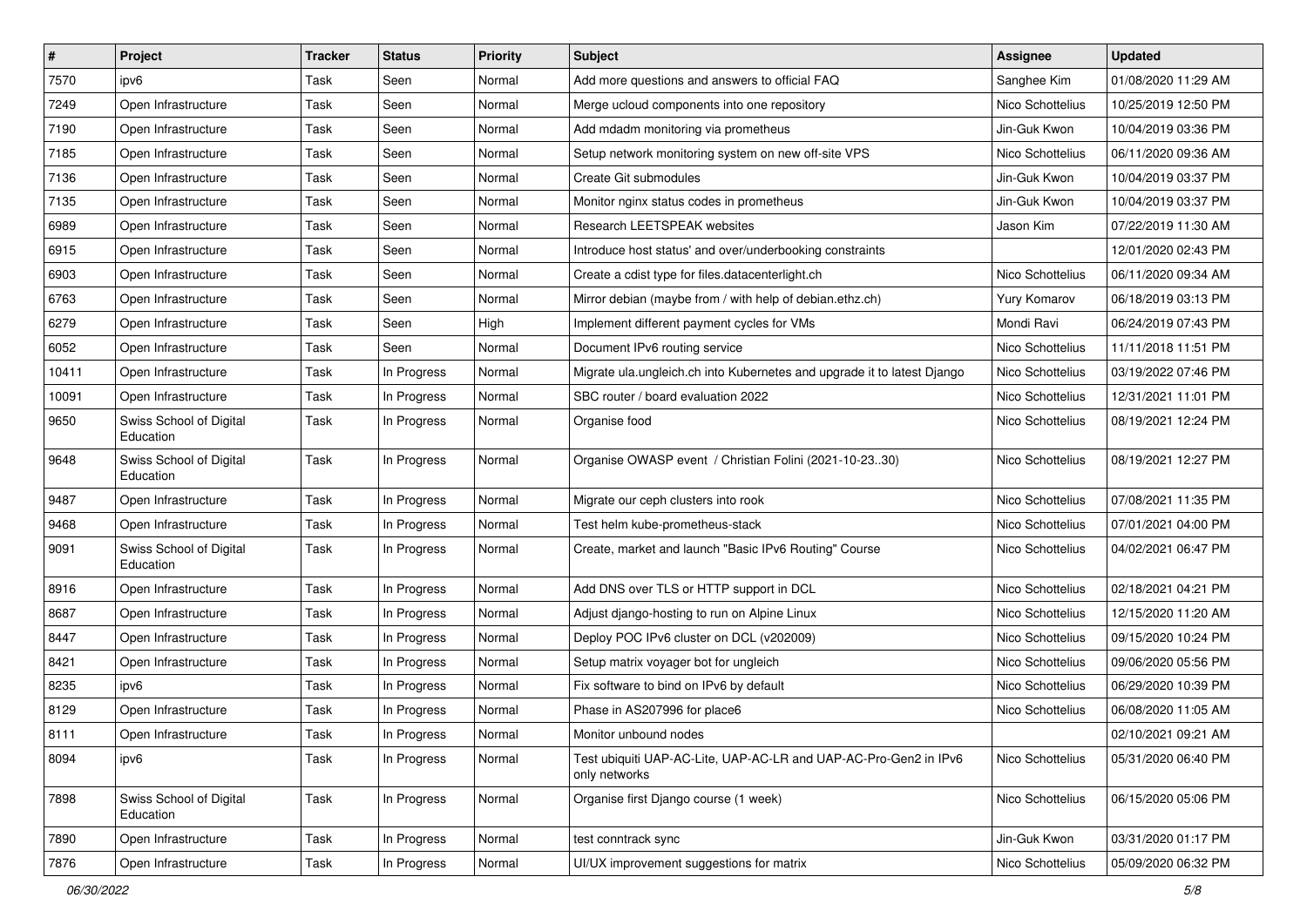| $\vert$ # | Project                 | <b>Tracker</b> | <b>Status</b> | <b>Priority</b> | <b>Subject</b>                                                                                | Assignee           | <b>Updated</b>      |
|-----------|-------------------------|----------------|---------------|-----------------|-----------------------------------------------------------------------------------------------|--------------------|---------------------|
| 7761      | Open Infrastructure     | Task           | In Progress   | Immediate       | uncloud v2                                                                                    | Nico Schottelius   | 12/18/2021 09:14 PM |
| 7704      | ipv6                    | Task           | In Progress   | Normal          | Regular vendor pings (1x/month) for IPv6 compatibility                                        | Nico Schottelius   | 02/08/2020 08:25 PM |
| 7688      | Open Infrastructure     | Task           | In Progress   | Normal          | Disable rp_filter on router2.place5 (alpine sets =1 on .all and .default)                     | Nico Schottelius   | 02/04/2020 05:28 PM |
| 7649      | Open Infrastructure     | Task           | In Progress   | Normal          | Sketch a VM backup & restore                                                                  | <b>Ahmed Bilal</b> | 01/31/2020 07:16 PM |
| 7604      | Open Infrastructure     | Task           | In Progress   | Normal          | Find out why ciara2 was not automatically detected to be offline                              | Nico Schottelius   | 01/13/2020 07:30 PM |
| 7561      | Open Infrastructure     | Task           | In Progress   | Normal          | Update mystrom switches to support IPv6 only networks                                         | Nico Schottelius   | 01/03/2020 05:35 PM |
| 7552      | Open Infrastructure     | Task           | In Progress   | Normal          | Add some non-critical traffic to router1.place6                                               | Nico Schottelius   | 01/02/2020 12:47 PM |
| 7546      | Open Infrastructure     | Task           | In Progress   | Normal          | VM Security based on LDAP accounts                                                            | Mondi Ravi         | 01/01/2020 05:49 PM |
| 7427      | Open Infrastructure     | Task           | In Progress   | Normal          | Rough draft to support console on our VMs                                                     | Jin-Guk Kwon       | 01/13/2020 03:13 AM |
| 7405      | ipv6                    | Task           | In Progress   | Normal          | Explore IPv6 compatible IoT devices                                                           | Nico Schottelius   | 12/02/2019 04:09 PM |
| 7378      | hack4glarus-2019-winter | Task           | In Progress   | Normal          | Document / explore on how to sensibly run docker with a /64                                   |                    | 11/30/2019 09:47 PM |
| 7376      | hack4glarus-2019-winter | Task           | In Progress   | Normal          | Packer+Vagrant for OpenBSD (cont'd)                                                           | Philipp Buehler    | 12/01/2019 11:41 AM |
| 7371      | hack4glarus-2019-winter | Task           | In Progress   | Normal          | mozilla iot                                                                                   | David Hasselhoff   | 11/30/2019 08:18 PM |
| 7366      | hack4glarus-2019-winter | Task           | In Progress   | Normal          | Finish the first levels of the ungleich-game                                                  | Den Ivanov         | 12/03/2019 11:00 PM |
| 7285      | Open Infrastructure     | Task           | In Progress   | Normal          | Flows to implement and do document for go live (parent)                                       | Nico Schottelius   | 08/09/2021 03:20 PM |
| 7284      | Open Infrastructure     | Task           | In Progress   | Normal          | router1.place6 phase back in                                                                  | Nico Schottelius   | 06/15/2020 11:04 AM |
| 7278      | Open Infrastructure     | Task           | In Progress   | Normal          | Define how networking works in ucloud                                                         | Nico Schottelius   | 10/31/2019 09:19 AM |
| 7242      | Open Infrastructure     | Task           | In Progress   | Normal          | Test active-active IPv6/IPv4 configurations on routers                                        | Nico Schottelius   | 10/20/2019 05:10 PM |
| 7206      | Open Infrastructure     | Task           | In Progress   | Normal          | Create ucloud page under ungleich.ch/ucloud                                                   | Nico Schottelius   | 10/10/2019 06:41 PM |
| 7205      | Open Infrastructure     | Task           | In Progress   | Normal          | Try 1: Installing ucloud on Arch Linux                                                        | Nico Schottelius   | 10/10/2019 07:37 PM |
| 7201      | Open Infrastructure     | Task           | In Progress   | Normal          | Test BGP based virtual ip                                                                     | Nico Schottelius   | 10/03/2019 04:30 PM |
| 7178      | Open Infrastructure     | Task           | In Progress   | Normal          | Replace routers: router1.place5, router2.place5, router1.place6,<br>router2.place6            | Nico Schottelius   | 08/09/2021 03:19 PM |
| 7174      | Open Infrastructure     | Task           | In Progress   | Normal          | Port the current blog's design to lektor (staticcms)                                          | Mondi Ravi         | 10/03/2019 03:18 AM |
| 7153      | Open Infrastructure     | Task           | In Progress   | Normal          | Experiment with full routing tables                                                           | Nico Schottelius   | 09/17/2019 05:24 PM |
| 7138      | Open Infrastructure     | Task           | In Progress   | Normal          | Nico's open / next points for ucloud                                                          | Nico Schottelius   | 10/06/2019 07:22 AM |
| 7015      | ipv6                    | Task           | In Progress   | Normal          | Create a decentralised, global display based on IPv6                                          | Nico Schottelius   | 07/31/2019 07:54 PM |
| 7009      | Open Infrastructure     | Task           | In Progress   | Normal          | Find out why Alpine Linux hangs at boot when it does not have a link on a<br>device with dhcp | Nico Schottelius   | 07/30/2019 08:02 PM |
| 6931      | Open Infrastructure     | Task           | In Progress   | Normal          | ucloud-host                                                                                   | Nico Schottelius   | 09/28/2019 04:35 PM |
| 6908      | Open Infrastructure     | Task           | In Progress   | Normal          | ucloud v2 features                                                                            | Nico Schottelius   | 10/25/2019 12:58 PM |
| 6904      | Open Infrastructure     | Task           | In Progress   | Normal          | Implement ucloud-image-store management                                                       |                    | 12/01/2020 02:43 PM |
| 6900      | Open Infrastructure     | Task           | In Progress   | Normal          | Allow creating an image from a file in ucloud-api and ucloud-cli                              |                    | 12/01/2020 02:43 PM |
| 6899      | Open Infrastructure     | Task           | In Progress   | Normal          | Create ucloud-file-scan service                                                               |                    | 12/01/2020 02:43 PM |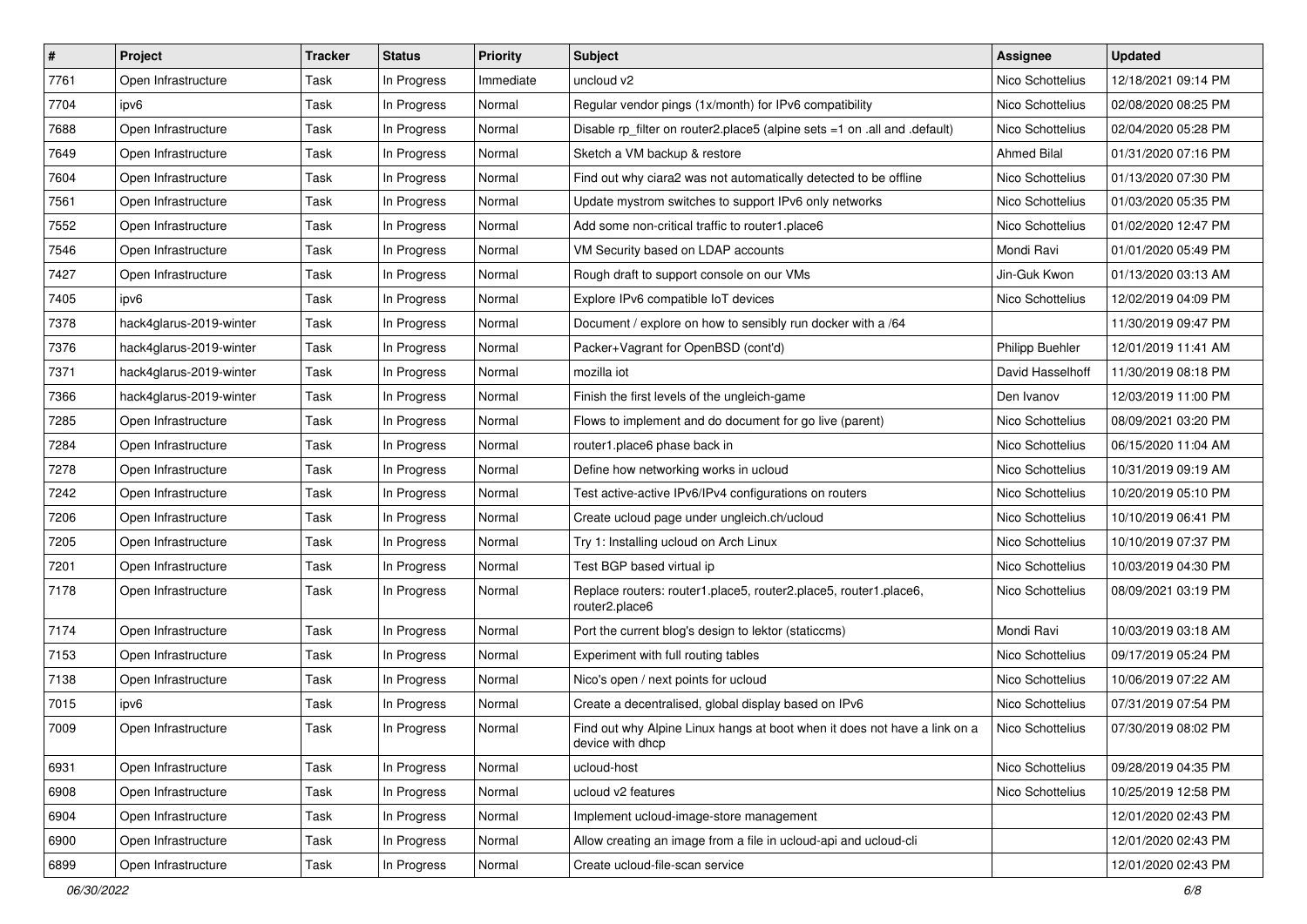| $\sharp$ | Project                              | <b>Tracker</b> | <b>Status</b> | <b>Priority</b> | Subject                                                                         | <b>Assignee</b>     | <b>Updated</b>      |
|----------|--------------------------------------|----------------|---------------|-----------------|---------------------------------------------------------------------------------|---------------------|---------------------|
| 6897     | Open Infrastructure                  | Task           | In Progress   | Normal          | Create ucloud-image service                                                     |                     | 12/01/2020 02:48 PM |
| 6877     | Open Infrastructure                  | Task           | In Progress   | High            | Start the first VMs on place9 cluster using ucloud (ucloud v1)                  | Nico Schottelius    | 08/30/2019 12:09 PM |
| 6869     | Open Infrastructure                  | Task           | In Progress   | High            | Challenge OpenStack and OpenNebula with ucloud                                  | Nico Schottelius    | 08/09/2021 03:20 PM |
| 6857     | Open Infrastructure                  | Task           | In Progress   | Normal          | Create ucloud-firewall                                                          | Nico Schottelius    | 07/01/2020 11:46 AM |
| 6794     | Open Infrastructure                  | Task           | In Progress   | Urgent          | Find out why request tracker crashes from time to time and fix it               | <b>Yury Komarov</b> | 07/08/2019 03:33 PM |
| 6693     | Open Infrastructure                  | Task           | In Progress   | Normal          | Document internal networking support, console features, floating IP options     | Nico Schottelius    | 05/16/2019 03:55 PM |
| 6541     | Open Infrastructure                  | Task           | In Progress   | Normal          | Monitor fans and power supplies                                                 | Nico Schottelius    | 01/19/2021 12:48 PM |
| 6465     | Open Infrastructure                  | Task           | In Progress   | High            | Expire the password reset link [datacenterlight, dynamicweb]                    | Mondi Ravi          | 07/15/2019 01:34 PM |
| 6258     | Open Infrastructure                  | Task           | In Progress   | Normal          | Expose IPv6 vs. IPv4 statistics publicly                                        | Nico Schottelius    | 12/23/2018 07:03 PM |
| 6255     | Open Infrastructure                  | Task           | In Progress   | Normal          | Find the right settings for kubernetes in ipv6 only settings                    | Nico Schottelius    | 12/23/2018 11:14 PM |
| 6071     | Open Infrastructure                  | Task           | In Progress   | Normal          | [user request] Checkout how to enable AES-NI or PCLMULQDQ CPU<br>features       | Jin-Guk Kwon        | 12/29/2018 12:53 PM |
| 5882     | Open Infrastructure                  | Task           | In Progress   | Normal          | Document the netboot setup                                                      | Nico Schottelius    | 10/25/2018 08:47 PM |
| 7777     | Open Infrastructure                  | Task           | Resolved      | Normal          | Create Documentation of Nextcloud                                               | Nico Schottelius    | 01/19/2021 12:48 PM |
| 7381     | hack4glarus-2019-winter              | Task           | Resolved      | Normal          | Monitor lorawan temperature sensors with prometheus + grafana                   |                     | 11/30/2019 09:46 PM |
| 7187     | Open Infrastructure                  | Task           | Resolved      | Normal          | Configure prometheus blackbox exporter to monitor heise.de via IPv4 and<br>IPv6 | Nico Schottelius    | 01/19/2021 12:48 PM |
| 7122     | Open Infrastructure                  | Task           | Resolved      | Normal          | Setup production etcd cluster in place6                                         | Nico Schottelius    | 01/19/2021 12:48 PM |
| 8536     | Open Infrastructure                  | Task           | Feedback      | Normal          | Add Ubuntu 20.10 Support to DCL                                                 | Sanghee Kim         | 10/26/2020 03:13 PM |
| 7566     | ipv6                                 | Task           | Feedback      | Normal          | Outgoing SMTP smarthost                                                         | Nico Schottelius    | 01/10/2020 09:44 PM |
| 7402     | Open Infrastructure                  | Task           | Feedback      | Normal          | Reproduce issues in ucloud-pay                                                  | Mondi Ravi          | 12/05/2019 12:22 PM |
| 7207     | Open Infrastructure                  | Task           | Feedback      | Normal          | Change/add etcd backend to ungleich-otp and rename it to uotp                   | Nico Schottelius    | 10/09/2019 12:17 PM |
| 7184     | Open Infrastructure                  | Task           | Feedback      | Normal          | Create a mailing list for maintenance notifications                             | Sanghee Kim         | 10/18/2019 08:16 PM |
| 7125     | Open Infrastructure                  | Task           | Feedback      | Normal          | Implement "ordering" and "products" with ucloud                                 | Nico Schottelius    | 09/28/2019 04:36 PM |
| 6625     | queue                                | Task           | Feedback      | Normal          | Fix our dkim setup                                                              | Nico Schottelius    | 10/17/2019 10:29 AM |
| 6435     | Open Infrastructure                  | Task           | Feedback      | High            | Improvements for IPv6.work v1.0                                                 | Nico Schottelius    | 03/19/2019 05:16 AM |
| 10238    | ipv6                                 | Task           | Waiting       | Normal          | ipv6-only DNS setup is misleading and misconfigured                             | Nico Schottelius    | 01/31/2022 01:36 PM |
| 9649     | Swiss School of Digital<br>Education | Task           | Waiting       | Normal          | <b>Rent Bus</b>                                                                 | Nico Schottelius    | 08/19/2021 12:21 PM |
| 8069     | Open Infrastructure                  | Task           | Waiting       | Normal          | Investigate potential bottleneck on storage/CEPH at DCL                         |                     | 05/29/2020 09:02 AM |
| 7930     | Open Infrastructure                  | Task           | Waiting       | Normal          | Monitoring LAN in place6                                                        |                     | 02/10/2021 09:26 AM |
| 7382     | hack4glarus-2019-winter              | Task           | Waiting       | Normal          | Monitoring at a different level (BPF/Suricata/Cilium)                           | Philipp Buehler     | 12/01/2019 11:40 AM |
| 7179     | Open Infrastructure                  | Task           | Waiting       | Normal          | Add Slowdown/Cooldown in TOTP verification/serializer                           | Nico Schottelius    | 09/30/2019 11:51 AM |
| 7010     | Open Infrastructure                  | Task           | Waiting       | Normal          | Fix Alpine Linux installer to support serial && push it upstream                |                     | 06/11/2020 09:35 AM |